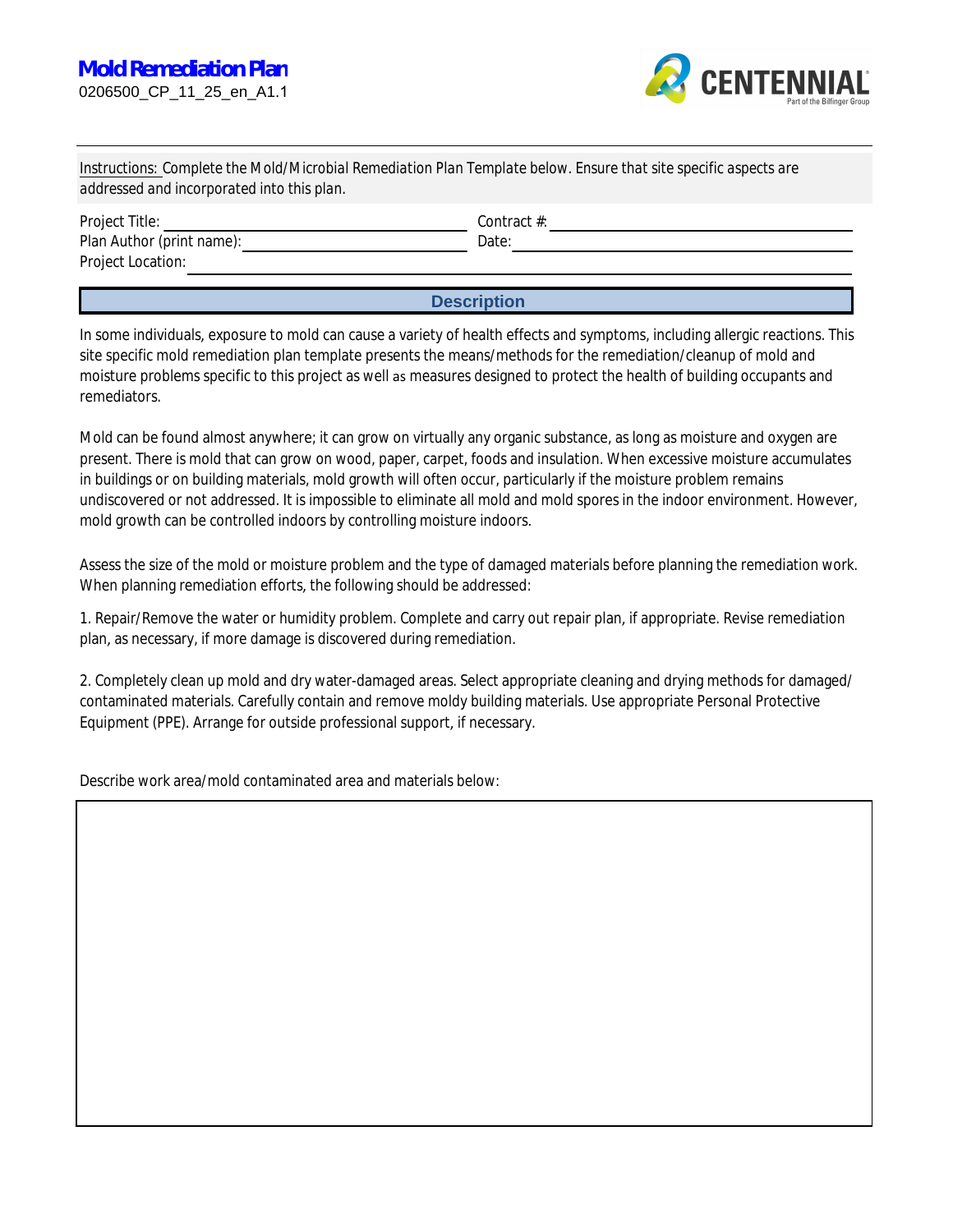Use the check boxes below to indicate mold contaminated areas:



Yes

No

Small (10 square feet of visible mold): The work area shall be unoccupied; removing people from adjacent spaces is not necessary but is recommended for infants, persons recovering from surgery, immune suppressed people or people with chronic inflammatory lung diseases (e.g. asthma, hypersensitivity pneumonitis or severe allergies). Containment of the work area is not necessary. Use dust suppression methods (e.g. misting (not soaking) surfaces prior to remediation). Clean and/or remove materials as noted in the approved mold remediation plan. Seal materials being removed in plastic bags. The work area and areas used by remediation workers for egress shall be cleaned with a damp cloth or mop and a detergent solution. Leave area clean, dry and free of visible debris.

**Medum(10 30contiguous square feet):** The work area shall be unoccupied; removing people from adjacent spaces is not necessary but is recommended for infants, persons recovering from surgery, immune suppressed people or people with chronic inflammatory lung diseases (e.g. asthma, hypersensitivity pneumonitis and severe allergies). Containment of the work area is not necessary. Cover surfaces in the work area that could become contaminated with secured plastic sheets to contain dust and debris and prevent further contamination. Use dust suppression methods (e.g. misting (not soaking) surfaces prior to remediation). Clean and/or remove materials as noted in the approved mold remediation plan. Seal materials being removed in plastic bags. The work area and areas used by remediation workers for egress shall be cleaned with a damp cloth or mop and a detergent solution. Leave area clean, dry and free of visible debris.

Large (30 100 contiguous square feet): If abatement procedures are expected to generate significant amounts of dust (e.g. abrasive cleaning of contaminated surfaces, demolition of plaster walls) or the visible concentration of mold is heavy (i.e. blanket versus patchy coverage) follow the extensive contamination procedures below. Consult with industrial hygienists or other environmental health and safety professionals with experience performing microbial investigations and/or mold remediation before beginning remediation. The work area and areas directly adjacent to it shall be unoccupied. Cover surfaces in the work area and adjacent areas that could become contaminated with secured plastic sheets to contain dust and debris and prevent further contamination. Seal ventilation ducts/grills in the work area and areas directly adjacent with plastic sheeting. Use dust suppression methods (e.g. misting (not soaking) surfaces prior to remediation). Clean and/or remove materials as noted in the approved mold remediation plan. Seal materials being removed in plastic bags. The work and surrounding areas shall be HEPA vacuumed and cleaned with a damp cloth or mop and a detergent solution. All areas shall be left dry and free from contamination and debris.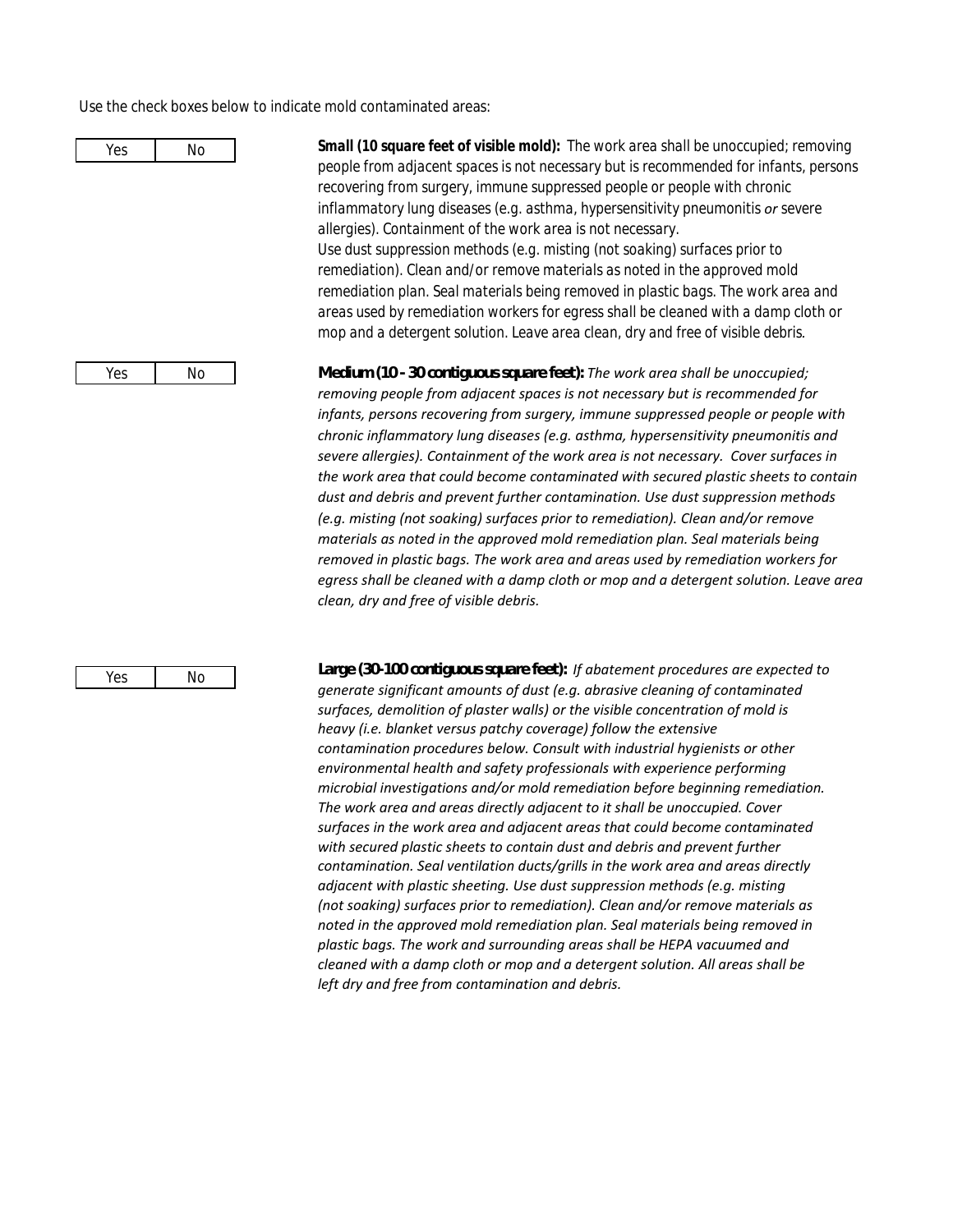| Yes | No |
|-----|----|
|     |    |

**Extensive (more than 100 contiguous square feet):** For remediation of extensive contamination (greater than 100 contiguous square feet in one area), the plan shall address: work area isolation, the use of exhaust fans with HEPA filtration and the design of airlocks/decontamination rooms. Consult with industrial hygienists or other environmental health and safety professionals with experience performing microbial investigations and/or mold remediation before beginning remediation. The work area shall be unoccupied. If the containment practices listed below will keep mold spores from leaving the contained area. then it may not be necessary to remove people from surrounding areas. However, removal is still recommended for infants, persons recovering from surgery, immune suppressed people or people with chronic inflammatory lung diseases (e.g. asthma, hypersensitivity pneumonitis or severe allergies). Before beginning work, cover and seal other surfaces in the work area that could become contaminated with mold spores using plastic sheeting and duct tape; this will help contain dust and debris and prevent further contamination. Contain the affected area. Completely isolate the area to be evaluated and remediated from occupied spaces using plastic sheeting or other particulate barrier, sealed with duct tape. Use air locks at entry/exit points and provide a sealed decontamination room that is connected to the containment where mold remediation workers shall remove all PPE and protective clothing before exiting. Shut off the HVAC system and seal ventilation ducts/grills in the work area and adjacent areas to prevent the spread of spores. Keep the work area under negative pressure to minimize the spread of spores to adjacent areas. Use an exhaust fan equipped with HEPA filtration to maintain negative pressure. Use dust suppression methods (e.g. misting (not soaking) surfaces prior to remediation). Clean and/or remove materials as noted in the approved mold remediation plan. Seal materials being removed in plastic bags; wipe down or HEPA vacuum the outside surface of the bags of material being removed. Before removing isolation barriers, HEPA vacuum the contained area and the decontamination room and then clean or mop it with a detergent. Leave area clean, dry and free of visible debris.

Note: If multiple areas or rooms of a structure/building are contaminated with mold, a plan drawing must be submitted as an attachment to this plan which indicates the contaminated areas as well as the condition of mold contamination as detailed above.

**Additional Notes:** 

# **Assessment**

Has a mold assessment been conducted for suspected contaminated areas?

Yes N<sub>o</sub>

If yes, who conducted the assessment (explain):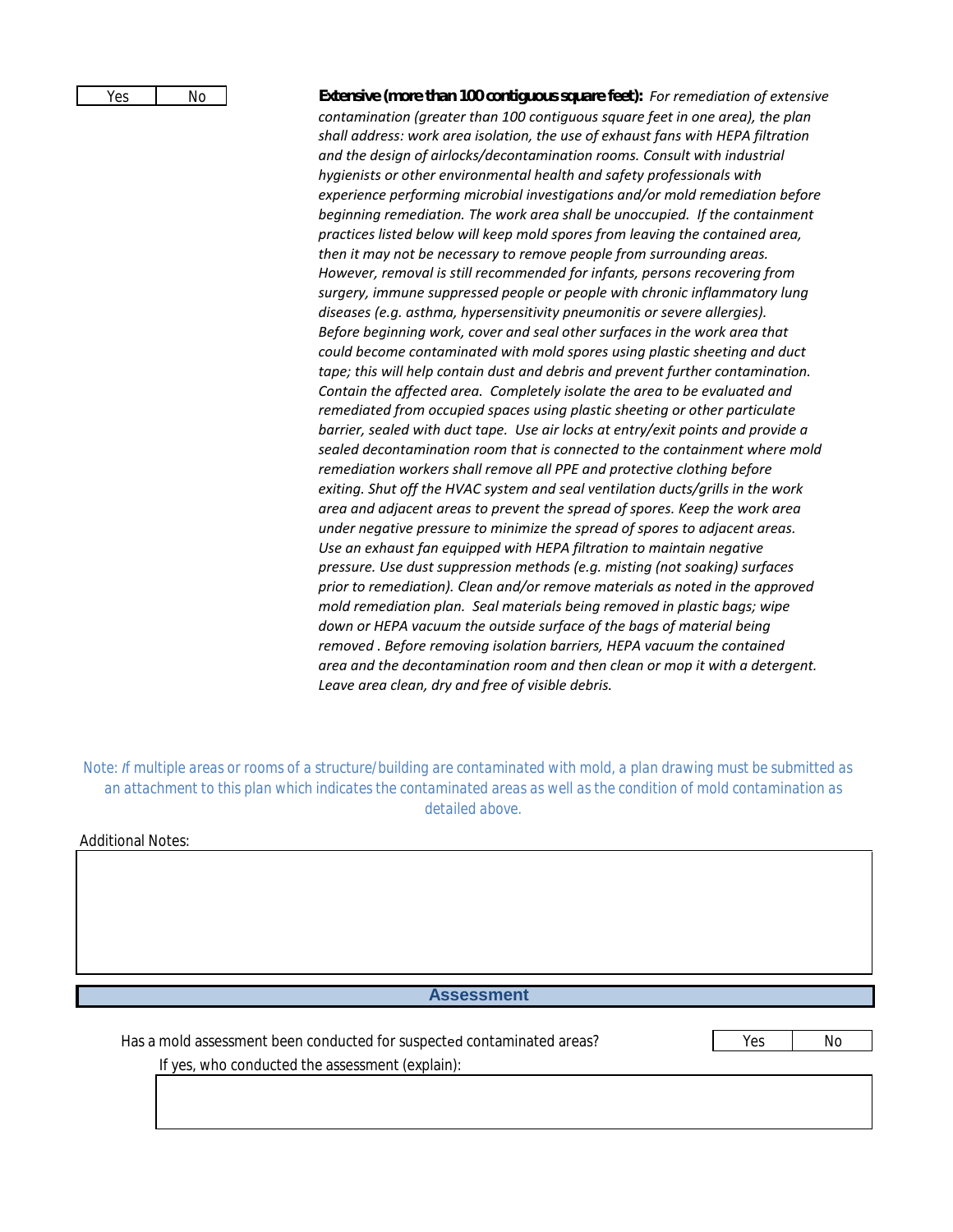### **Source of Mold**

Refer to 3rd party hazardous mold assessment indicated above.

#### List all areas or building components/materials in which mold was discovered:



#### **Additional Notes:**

### **Clean up / Removal Methods**

Indicate below the removal methods that will be implemented (select all that apply):

| Yes | No |
|-----|----|
|     |    |
|     |    |
| Yes | No |
|     |    |
| Yes | No |
|     |    |
|     |    |
| Yes | No |
|     |    |
|     |    |
|     |    |
|     |    |

in the material but will not grow if the material is completely dried). Steam cleaning may be an alternative for carpets and some upholstered furniture.

Wet Vacuum: (in case of porous materials, some mold spores/fragments will remain

Damp-wipe surfaces: with plain water or with water and detergent solution (except wood - use wood floor cleaner): scrub as needed.

High-efficiency particulate air (HEPA) vacuum: after the material has been thoroughly dried. Dispose of the contents of the HEPA vacuum in well-sealed plastic bags.

**Discard:** remove water-damaged materials by hand and place in a sealed plastic bag. This method is usually conducted when inside of a containment. Dispose of as normal waste. HEPA vacuum after the surface/material has dried. Double-wrap/bag all demolished and removed materials in 6-mil polyethylene sheeting/bags. Seal wrapping "goose neck" bag securely and HEPA vacuum before removing from the site. Dispose of contaminated materials in a landfill authorized to receive construction debris.

Yes No Bleach / Chlorine Solution: Thoroughly wash with a 5% Chlorine solution. Scrub and HEPA vacuum to remove chlorine residue and oxidized (dead) fungal spores. Re-clean any areas with visible fungal colonies/mold. See Chlorine/Bleach SDS to reference **PPE** required for use.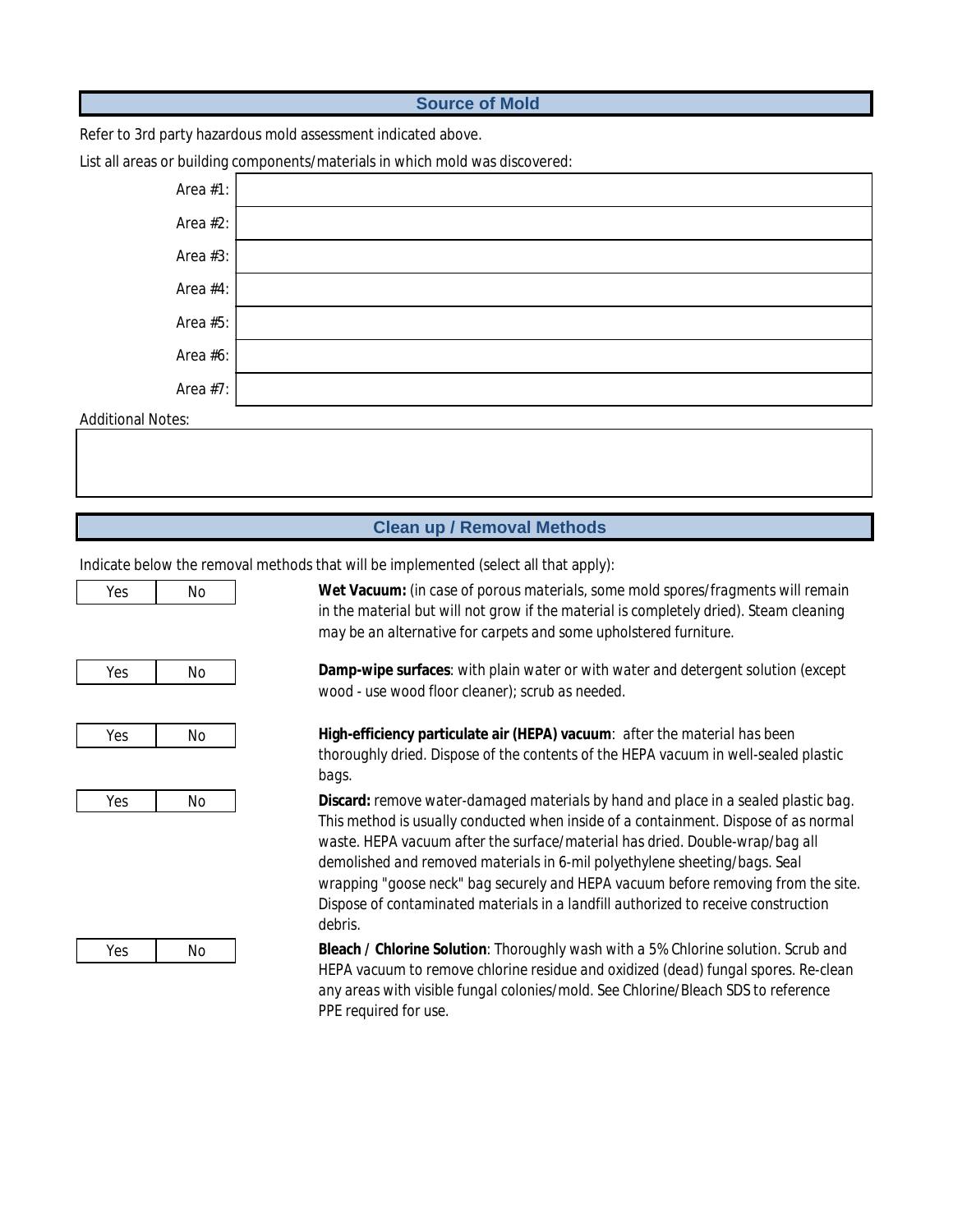Describe in detail the tools/equipment that will be used to remove contaminated mold material (this section is to include moisture and relative humidity control, waste packaging and disposal procedures, and cross contamination controls):

| <b>Containment</b>                                                                                           |     |    |
|--------------------------------------------------------------------------------------------------------------|-----|----|
| Will remediation methods generate excessive dust or airborne mold particles?<br>- OR -                       | Yes | No |
| Will building/structure be occupied? Will other trades/employees potentially be<br>exposed to airborne mold? | Yes | No |

If yes in either of the above questions, containment will be required. Please indicate below the type of containment that will be implemented. Also reference requirements in the description section above.

| No | Yes |
|----|-----|
|    |     |
|    |     |
|    |     |

N<sub>o</sub>

Yes

Limited: Use 6-mil polyethylene sheeting ceiling to floor around affected area with a slit entry and covering flap; maintain area under negative pressure with HEPA filtered fan unit. Block supply and return air vents within containment area.

**Full:** Use two layers of fire-retardant polyethylene sheeting with one airlock chamber. Maintain area under negative pressure with HEPA filtered fan exhausted outside of building. Block supply and return vents within containment area.

Describe in detail the construction barriers and warning signs that will be implemented:

If applicable, describe in detail below, the HVAC shut down and start up procedures as well as the HVAC evaluation and remediation procedures: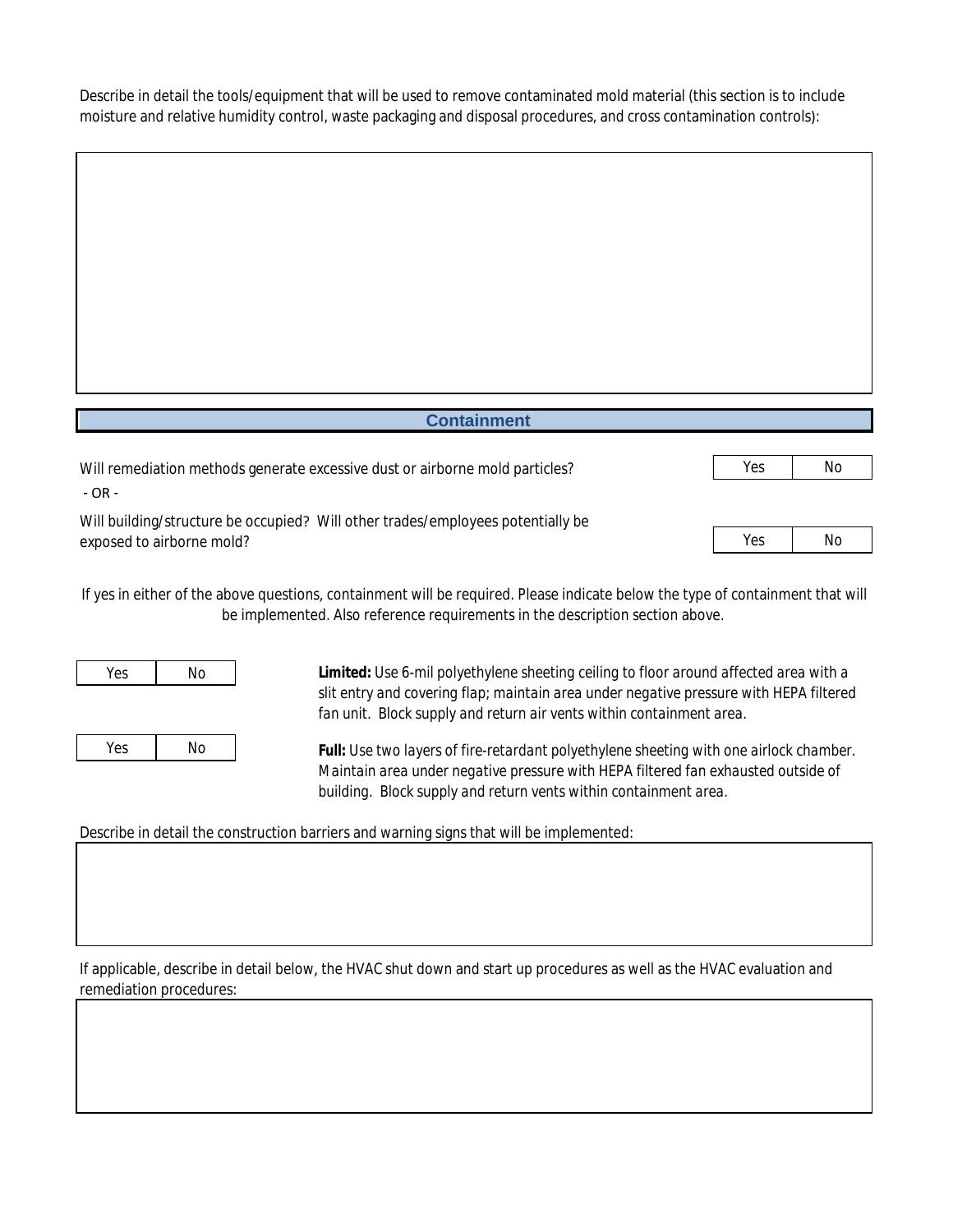A minimum pressure differential of ~5 Pa (0.02 inches w.g.) shall be maintained for negatively pressurized contained areas. Pressure differentials shall be monitored and documented at regular intervals and that a minimum of four air changes per hour be maintained for ventilation and contaminant dilution.

Note: Stop all work if there is a break in the containment barriers, such as unscheduled removal of material from an uncontained side of a wall, and sample for possible dispersion of fungal spores by using a laser particle counter (as a surrogate for direct counting of fungal spores) and by collecting samples with spore traps or sticky tape for analysis by microscopy.

# **Area Clearance Criteria**

Prior to reconstruction activities, a final visual inspection and clearance sampling shall be performed to verify the completeness of the remediation activities. Visual inspection shall be completed using ASTM Designation E-1368-2005 as a general guideline. Visual inspection shall be considered acceptable when no visible viable colonies or dust are present within the work area.

Final air clearance and surface samples shall be collected and submitted for analysis. Clearance samples may consist of the following samples:

Viable and non-viable air samples using air-o-cell sampling cassettes; and

Surface samples using tape lifts, swabs or other media the analytical lab requests.

Upon notification that clearance has been achieved, determine whether it is necessary to apply a coat of fungicide enhanced primer to all exposed framing to include the surface of plywood sheathing.

Area clearance conducted by (qualified person, name):

**Organization / Company:** 

**Personal Protective Equipment (PPE)** 

Molds are known allergens and may be toxic. Investigators shall use Personal Protective Equipment (PPE) while investigating as well as during remediation/clean-up situations.

The minimum PPE for mold investigation includes but is not limited to:

N-95 respirator **Gloves (Nitrile Glove) Eye protection** 

The minimum PPE for remediation includes but is not limited to:

Respiratory protection (type determined during the investigation)

**Non-vented goggles** 

Protective clothing (e.g. disposable coveralls) to prevent cross contamination and skin contact with mold and chemicals. For areas greater than 100 square feet, ensure that protective clothing covers entire body including head and feet

Long gloves made of material that will protect user from chemicals handled for surface cleaning (Nitrile Gloves)

If applicable, list the type of respiratory equipment to be implemented:

Make:

Model:

**Protection Factor:**